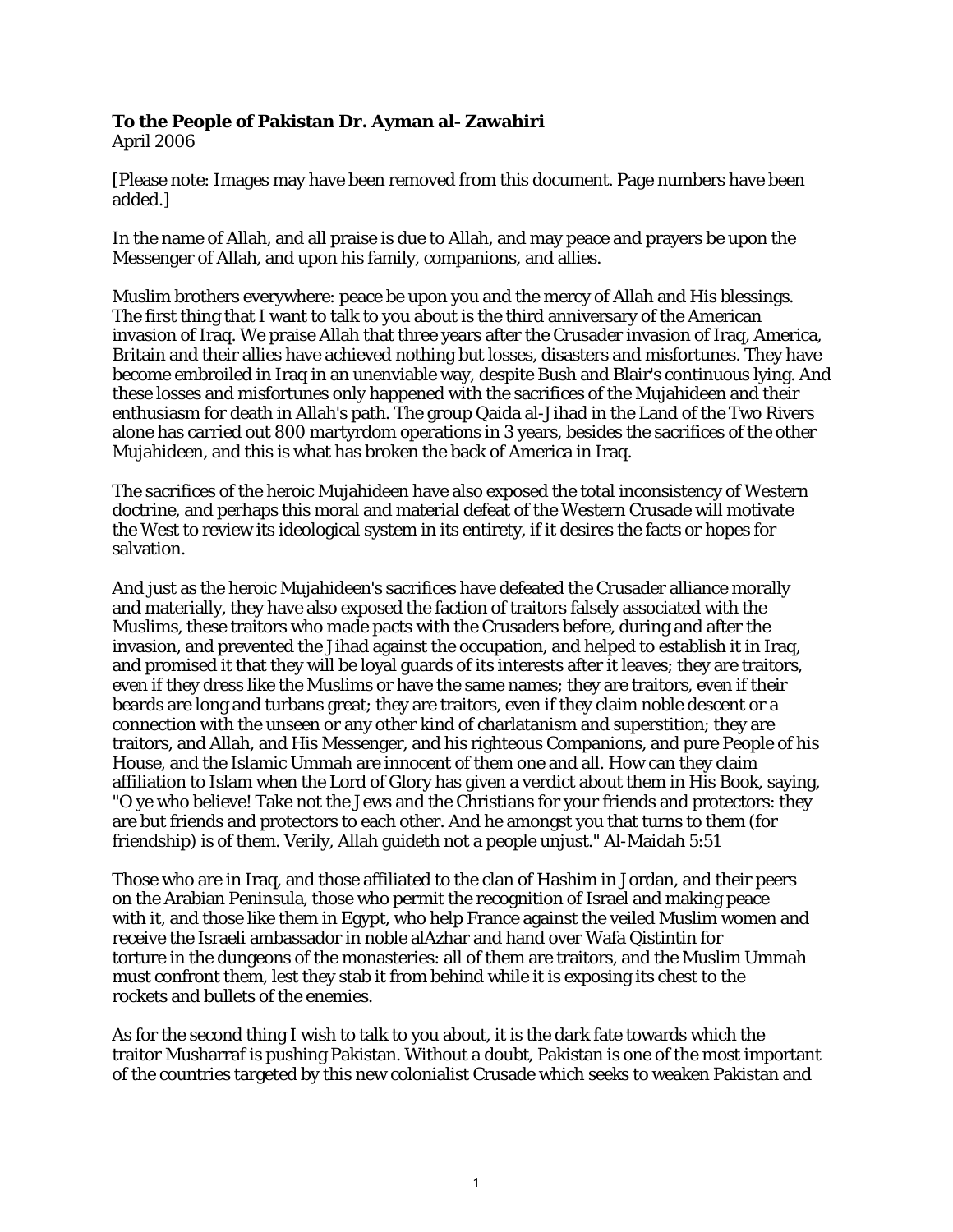fragment it into entities under the control of India, which is allied with the Americans and Jews.

And here I wish to clarify an extremely important point, which is that the anti-Islamic American/Crusader/Zionist plan has no place for the presence of Pakistan as a strong, powerful, able state in South Asia, because this plan doesn't forgive Pakistan for separating from India in the name of Islam, and doesn't forgive it for including the largest Islamic schools with wide influence among the Muslims of South and Central Asia, and doesn't forgive it for the flourishing of the popular Jihadi movements in it against the Indians in Kashmir and first the Russians and then the Americans in Afghanistan, and doesn't forgive it the favorable response of its people, scholars, students, Mujahideen and tribes to the Islamic Emirate in Afghanistan - since its founding and to this very day - and to its Amir the lion of Islam Mullah Muhammad Omar, may Allah protect him, and doesn't forgive it its overwhelming public sympathy for the call of Shaykh Usama bin Ladin for Jihad to expel the Americans and Jews from the holy places of the Muslims and their homes.

In this context, India appears to be the best candidate to implement the Zionist/ Crusader plan to humiliate Pakistan and weaken it and tear it apart.

And Bush's recent visit to Pakistan at the beginning of March was one of the biggest pieces of evidence of that, as he gave a strong push to India's nuclear program while handing out orders and instructions in Pakistan. And I will review with you in brief just a few of the many woes and misfortunes which Musharraf and his supporters have brought upon Pakistan.

The first of these woes is Musharraf's combating of Islam in Pakistan. With an order from the Crusaders, he provided all the backing needed to expel the Islamic Emirate from Kabul. And he has made war on the Islamic schools, and is seeking to review the Hudood Act, in addition to inventing - with Crusader guidance - a new Qadiani creed which invites the people to an Islam without Jihad and without enjoining of good and prohibition of evil and without observation of the rules of the Shari'ah, which he calls "Enlightened Moderation."

The second of these woes is Musharraf's threat to Pakistani national security. Musharraf was the primary backer of the ouster of the Islamic Emirate from Kabul, and was the primary reason for the establishment of a government in Kabul allied to America and India and hostile to Pakistan. And as a result of Musharraf's betrayal, Indian intelligence has crept close to the Pakistan-Afghan border and opened its consulates in the cities adjacent to Pakistan. And the Pakistani Army, with the exit of the Taliban government from Kabul, became a double loser: first, the Pakistani Army lost the strategic depth which Afghanistan, with its highlands and mountains, can offer it in any Pakistani-Indian confrontation. And second, the Pakistani Army's back became exposed to a regime hostile to it and allied with its enemies. And if you add to this India's success in exploiting air bases in Tajikistan and its seeking military cooperation with the Central Asian states, you will realize the extent of the predicament which the Pakistani Army has gotten itself into.

And Musharraf is the one who placed the Pakistani nuclear program under American and hence Jewish and Indian - supervision. Musharraf exploited America's accusation of Abdul Qadeer Khan to impose its surveillance upon the Pakistani nuclear program.

And then is it credible that Abdul Qadeer Khan was outside the surveillance of Pakistani military intelligence? Thus, the first ones who should be brought to trial in the case of Abdul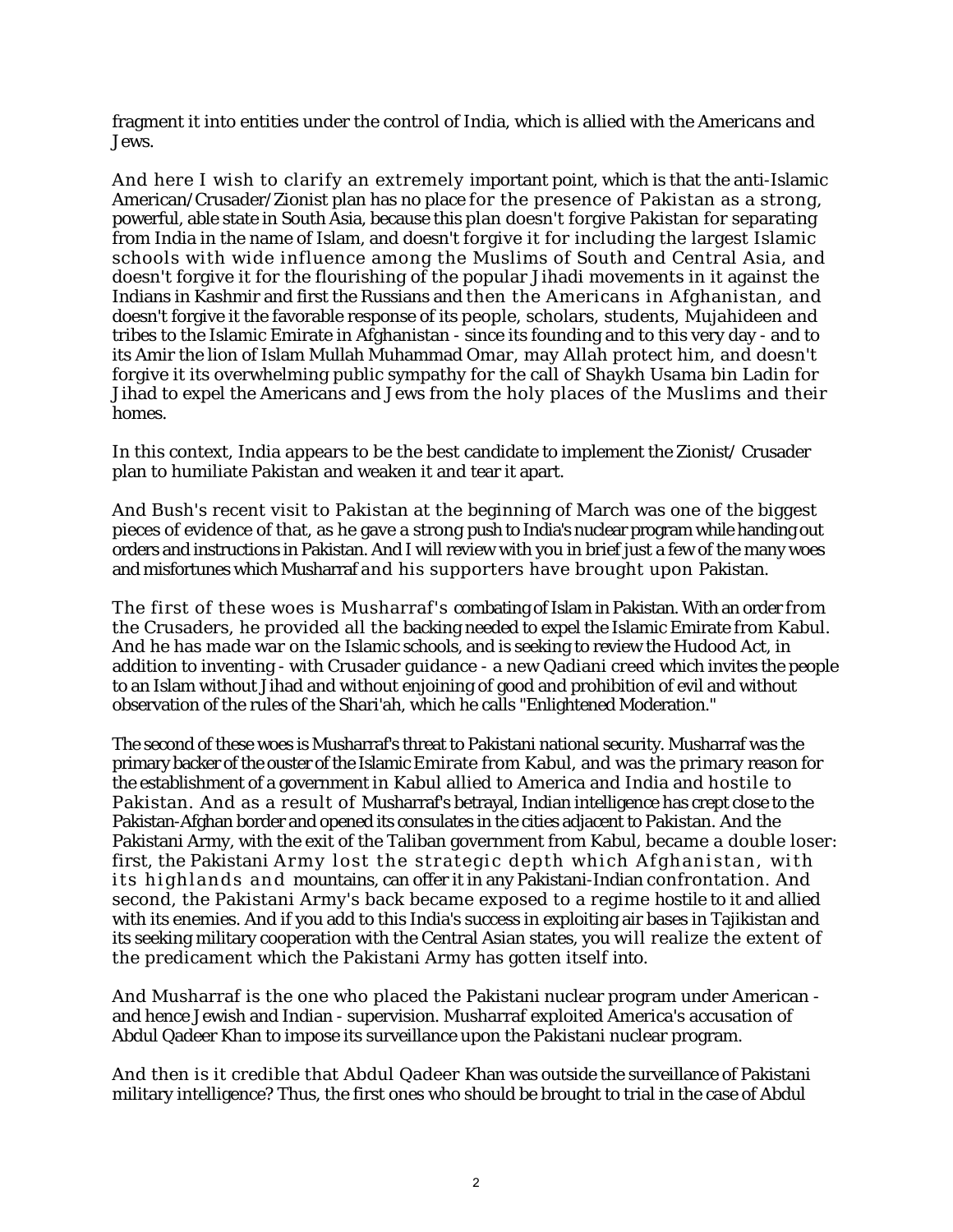Qadeer Khan are the leaders of the Pakistani Army and intelligence. But Abdul Qadeer Khan was used as a scapegoat to please America.

And Musharraf is the one who is fanning the flames of civil war in Pakistan on behalf of America, in Waziristan and Baluchistan, in a bloody conflict whose losses have no end, and which will only rebound on Pakistan with the worst of damages.

The worst thing any army in the world could wish for is that it be assigned to defend the borders of its country at a time when it is embroiled in an internal civil war. Pakistani memory has yet to forget the catastrophe caused by the civil war in East Pakistan. And what Musharraf has done in Bajaur, Waziristan and Baluchistan, he will repeat in Karachi, Lahore and Peshawar, and indeed, any place the Americans request him to strike.

And Musharraf is the one who is seeking to change the combat doctrine of the Pakistani Army by repeating that the real danger to Pakistan is from within and not foreign: i.e., he is inciting the Pakistani Army to fight its people and brothers and turn a blind eye to the Indian threat. And if the combat doctrine of any army becomes corrupted, and its fighting turns into fighting for the sake of salary and position alone, then this army will run away from the battlefield whenever fighting breaks out.

And how is it possible for the Pakistani officer or soldier to be persuaded that he is defending Islam when he is the one who enabled the Americans to kill tens of thousands of Muslims in Afghanistan, and enabled them to oust the Islamic Emirate from Kabul? And how is it possible for the Pakistani officer or soldier to be persuaded that he is defending the sanctity of Pakistanis when his commanders order him to kill women and children in his own country? And how is it possible for the Pakistani officer or soldier to be persuaded that he is defending the honor and dignity of Pakistan when he sees his leaders order himto carry out a new slaughter every time they are visited by a high‐ranking American official?

The third of these woes is Musharraf's squandering of the issue of Kashmir and his painstaking effort to dispose of it at any cost. Musharraf isthe one who strangled the Jihadiresistance against India, which led it to increase its savagery and draw up the borders.

And Musharraf is the one who made and continues to make one concession after another in the Kashmir issue, even as India hasn't budged one step from its stance. And Musharraf isthe one who seeks to deceive the Muslim Ummah in Pakistan by pretending to them that the problem with India will be resolved with confidence‐building measures, in order to neutralize the effort to liberate Kashmir, which is the real problem between Pakistan and India.

And Musharraf is the one who wars against the Arab Mujahideen and their brothers from all corners of the Islamic world, who represent one of the most important weapons in the liberation of Kashmir, in the same way that they contributed before to the liberation of Afghanistan from the Russians.

And Musharraf is the one who brought American military and intelligence forces to Kashmir under the pretext of helping the victims of the earthquake. They came in under this cover and commenced to strengthen their defenses and fortifications in order to establish permanent Crusader bases on the Pakistani- Indian border.

The fourth of these woes is Musharraf's recognition of Israel, to psychologically prepare the Pakistanis to recognize a Hindu state in Kashmir.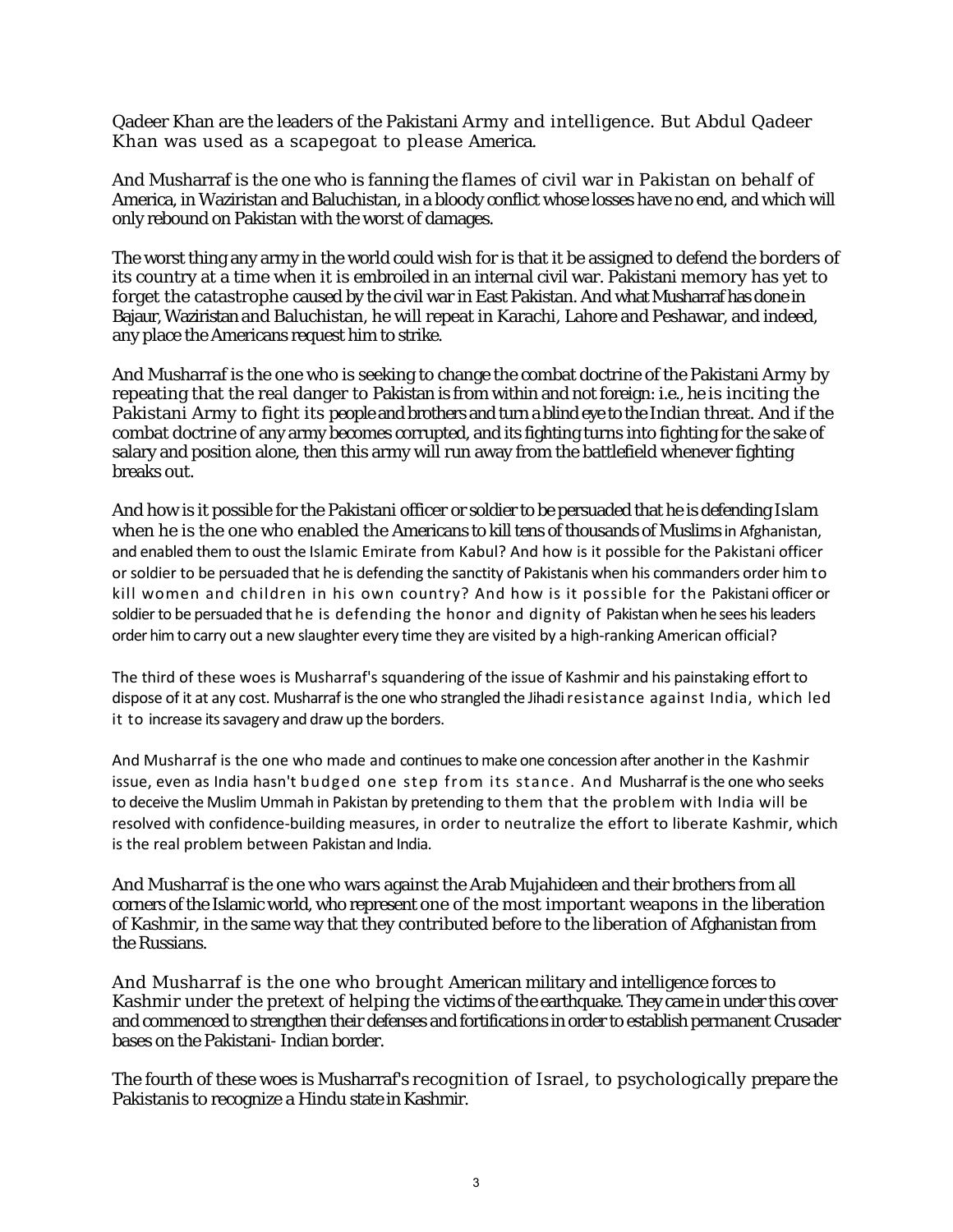The fifth of these woes is his affront to Pakistani dignity and sovereignty when he gave free reign to American intelligence and investigative agencies in Pakistan, and turned Pakistan's army and security services into hunting dogs at the service of the Crusaders.

The sixth of these woes is his corruption of political life in Pakistan. Through bribery and election fraud, Musharraf declared himself president and formed a party of bribe-takers and opportunists which he provided with a parliamentary majority, and distributed to them and the rest of his supporters the country's treasures, which he had seized, even though he is the same one who claimed at the beginning of his rule that he came to combat fiscal corruption in Pakistan.

And the West, which claims to defend democracy, was hostile to Musharraf at the outset of his rule, but later did a U-turn in admiration of him and his treachery, and indeed, today encourages him to stay in power at any means, after he demonstrated his aptitude for killing Muslims.

Musharraf's real problem is bribery. And Musharraf reckons that his success in procuring wealth will only be achieved by betraying Pakistan and appeasing America and throwing himself at its feet. But he forgets the other half of the reality, which is that America tosses its agents into the rubbish bin when there is no longer any need for them. And were he to look across his western borders, he would see the fate of the Shah bearing witness to that, when they ordered him to leave Iran, and then deprived him of asylum and indeed, even medical treatment, which he only found with his friend the bribe-taker Anwar Sadat.

And in keeping with Musharraf's worship of wealth and his mad dash for bribes, he tries to persuade the Pakistani people that they must take care of their interests without paying at tention to any moral or religious considerations. This is the same logic of drug dealers, white slavery gangs, spies and traitors, and the outcome of this attitude is the loss of this world and the next. Allah the Exalted says, "Satan threatens you with poverty and bids you to immorality, while Allah promises you His forgiveness and bounties, and Allah cares for all and He knows all things."Al-Bagarah 2:268

I address the Pakistani people, to call on them to stand today in the ranks of Islam against the Zionist/Crusader assault on the Islamic Ummah and on Pakistan, and I call on them to strive in earnest to topple this bribe-taking, treacherous criminal, and to back their brothers the Mujahideen in Afghanistan with everything they've got until they defeat the plan of the Crusaders and Zionists allied with India.

I also call the Pakistani Army's attention to the dismal fate which awaits them in this life and the other, for the Pakistan Army has turned into forces aligned under Bush's cross in his Crusade against Islam and Muslims, just as it has become a tool in the destruction and tearing apart of Pakistan.

Let every soldier and officer in the Pakistani Army know that Allah has threatened anyone who allies himself with the infidels against the Muslims with a painful punishment. Allah the Exalted says, "To the hypocrites give the good tidings that there is for them a grievous chastisement; those who take for friends unbelievers rather than believers: is it honor they seek among them? Nay, all honor is with Allah." Al-Nisa 4:138-139

And let every soldier and officer in the Pakistani Army know that Musharraf is throwing them into the burner of civil war in exchange for the bribes which he took from the Americans, and that he